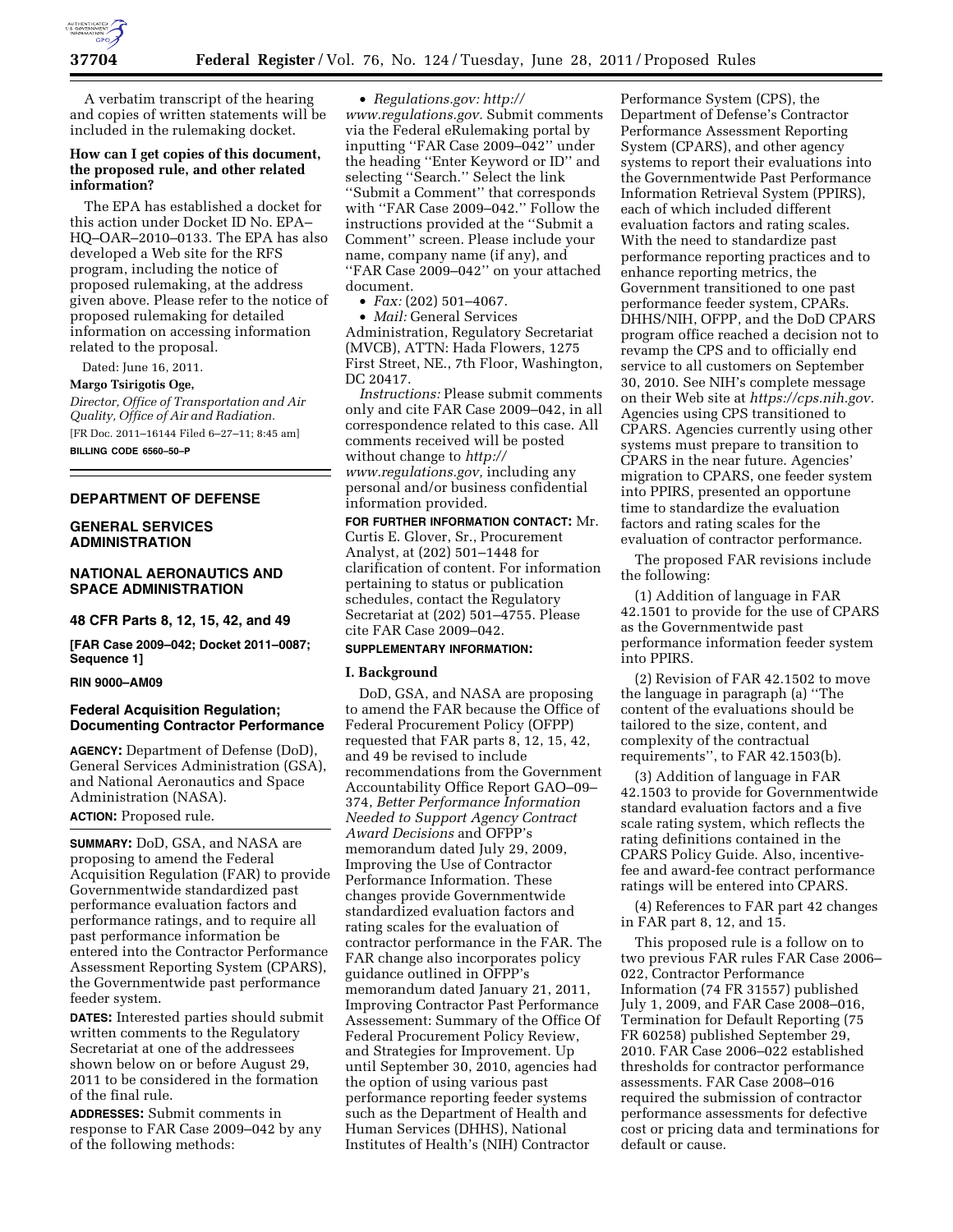#### **II. Executive Orders 12866 and 13563**

Executive Orders (E.O.s) 12866 and 13563 direct agencies to assess all costs and benefits of available regulatory alternatives and, if regulation is necessary, to select regulatory approaches that maximize net benefits (including potential economic, environmental, public health and safety effects, distributive impacts, and equity). E.O. 13563 emphasizes the importance of quantifying both costs and benefits, of reducing costs, of harmonizing rules, and of promoting flexibility. This is not a significant regulatory action and, therefore, was not subject to review under Section 6(b) of E.O. 12866, Regulatory Planning and Review, dated September 30, 1993. This rule is not a major rule under 5 U.S.C. 804.

#### **III. Regulatory Flexibility Act**

DoD, GSA, and NASA do not expect this proposed rule to have a significant economic impact on a substantial number of small entities within the meaning of the Regulatory Flexibility Act, 5 U.S.C. 601, *et seq.,* because the proposed rule codifies in the FAR existing guidelines and practices. The evaluation factors and rating system language proposed are currently that which are used by Federal agencies. There are no new requirements on small businesses.

Therefore, an Initial Regulatory Flexibility Analysis has not been performed. DoD, GSA, and NASA invite comments from small business concerns and other interested parties on the expected impact of this rule on small entities.

DoD, GSA, and NASA will also consider comments from small entities concerning the existing regulations in subparts affected by the rule in accordance with 5 U.S.C. 610. Interested parties must submit such comments separately and should cite 5 U.S.C. 610 (FAR Case 2009–042), in correspondence.

#### **IV. Paperwork Reduction Act**

The proposed rule does not contain any information collection requirements that require the approval of the Office of Management and Budget under the Paperwork Reduction Act (44 U.S.C. chapter 35).

### **List of Subjects in 48 CFR Parts 8, 12, 15, 42, and 49**

Government procurement.

# Dated: June 22, 2011.

# **Millisa Gary,**

*Acting Director, Federal Acquisition Policy Division.* 

Therefore, DoD, GSA, and NASA propose amending 48 CFR parts 8, 12, 15, 42, and 49 as set forth below:

1. The authority citation for 48 CFR parts 8, 12, 15, 42, and 49 continues to read as follows:

**Authority:** 40 U.S.C. 121(c); 10 U.S.C. chapter 137; and 42 U.S.C. 2473(c).

### **PART 8—REQUIRED SOURCES OF SUPPLIES AND SERVICES**

#### **8.406–4 [Amended]**

2. Amend section 8.406 by removing from the last sentence of paragraph (e)  $``42.1503(f)"$  and adding  $``42.1503(h)"$  in its place.

### **8.406–7 [Amended]**

3. Amend section 8.406–7 by removing ''evaluation'' and adding ''annual evaluation'' in its place.

## **PART 12—ACQUISITION OF COMMERCIAL ITEMS**

#### **12.403 [Amended]**

4. Amend section 12.403 by removing from the last sentence of paragraph  $(c)(4)$  "42.1503(f)" and adding ''42.1503(h)'' in its place.

## **PART 15—CONTRACTING BY NEGOTIATION**

#### **15.407–1 [Amended]**

5. Amend section 15.407–1 by removing from the fifth sentence of paragraph  $(d)$  "42.1503 $(f)$ " and adding ''42.1503(h) in its place.

### **PART 42—CONTRACT ADMINISTRATION AND AUDIT SERVICES**

#### **42.1500 [Amended]**

6. Amend section 42.1500 by removing from the last sentence ''However,'' and adding ''See subpart 16.4. However,'' in its place.

7. Revise section 42.1501 to read as follows:

#### **42.1501 General.**

(a) Past performance information (including the ratings and supporting narratives) is relevant information, for future source selection purposes, regarding a contractor's actions under previously awarded contracts. It includes, for example, the contractor's record of—

(1) Conforming to contract requirements and to standards of good workmanship;

(2) Forecasting and controlling costs;

(3) Adherence to contract schedules, including the administrative aspects of performance;

(4) History of reasonable and cooperative behavior and commitment to customer satisfaction;

(5) Reporting into databases (see subparts 4.14 and 4.15, and reporting requirements of 9.104–7);

(6) Integrity and business ethics; and (7) Business-like concern for the interest of the customer.

(b) All past performance information shall be entered into the Contractor Performance Assessment Reporting System (CPARS), the Governmentwide assessment reporting tool for all past performance reports. Instructions for submitting assessments into CPARS are available at *[http://www.cpars.gov/.](http://www.cpars.gov/)* 

(c) Agencies shall monitor their compliance with the past performance reporting requirements in 42.1502.

8. Amend section 42.1502 by—

a. Removing the last sentence from paragraph (a);

b. Revising paragraph (b); c. Revising the first sentence of paragraph (c);

d. Removing from paragraph (d) the words ''task order and delivery order'' and adding ''task-order and deliveryorder'' in its place; and

e. Removing from paragraph (i) "42.1503(f)" and adding  $[42.1503(h)]$ " in its place.

The revised text reads as follows:

#### **42.1502 Policy.**

\* \* \* \* \* (b) Except as provided in paragraphs (e), (f) and (h) of this section, agencies shall prepare, at a minimum, an annual evaluation of contractor performance for each contract that exceeds the simplified acquisition threshold.

(c) Agencies shall prepare an annual evaluation of contractor performance for each order that exceeds the simplified acquisition threshold placed against a Federal Supply Schedule contract, or under a task-order contract or a delivery-order contract awarded by another agency (*i.e.* Governmentwide acquisition contract or multi-agency contract).  $* * *$ 

\* \* \* \* \* 9. Revise section 42.1503 to read as follows:

#### **42.1503 Procedures.**

(a) Agency procedures for the past performance evaluation system shall generally provide for input to the evaluations from the technical office, contracting office and, where appropriate, end users of the product or service. Agency procedures shall identify and assign past performance